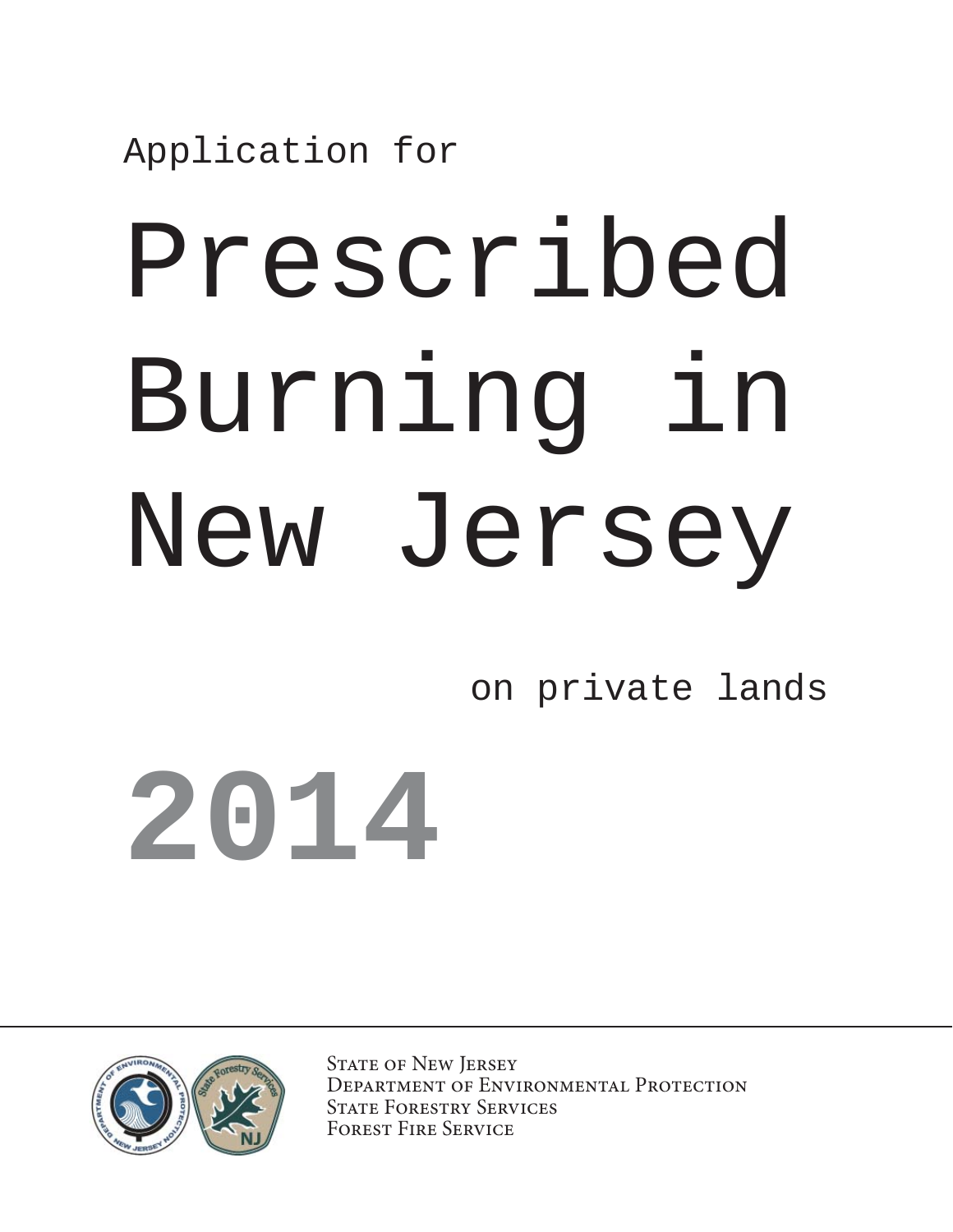## **A message from the State Firewarden**

New Jersey Landowner,

The NJ Forest Fire Service's mission is the protection of life, property, and natural resources from losses due to wildfire. We strive to reduce of hazardous fuel concentrations and to maintain healthy forest ecosystems. When New Jersey's forests are healthy, it improves both the quality of life for our residents and reduces the likelihood of catastrophic loss of property due to uncontrolled wildfire.

Since 1928, prescribed burning has been used as a tool to reduce wildfire hazards through reduction of ground cover fuels and by modifying undergrowth and ladder fuels. Precribed burning is defined as: *the preplanned and controlled application of fire to existing, naturally occurring fuels, under specified environmental conditions; following appropriate precautionary measures, which allows the fire to be confined to a predetermined area and accomplishes the planned land management objectives.*

The goal of prescribed burning is to prevent wildfires from starting and to reduce the potential that wildfires will burn intensely and spread to improved property. As a preventative and protective technique, prescribed burning also facilitates fire-fighting operations by improving access for suppression equipment, reducing the likelihood that embers will cause spot fires, and by reducing the intensity of spot fires that may occur.

Prescribed burning is an effective and cost-efficient tool for reducing hazardous fuels. If implemented properly, prescribed burning achieves multiple forest management objectives. On state-owned land, we target close to 20,000 acres annually for treatment. But we also recognize and supoort private landowners' need to prescibed burn.

Included within this application package you will find instructions, procedures, and supporting documentation to use when completing your application. If you have questions or require assistance in completing your application, please contact your Division Forest Fire Office. Please ensure that all elements of your application and Prescribed Burn Plan are filled out completely.

Thank you for your interest in wildfire prevention, and for your cooperation in supporting safe and effective burning operations.

Sincerely Yours,

William Edwards State Firewarden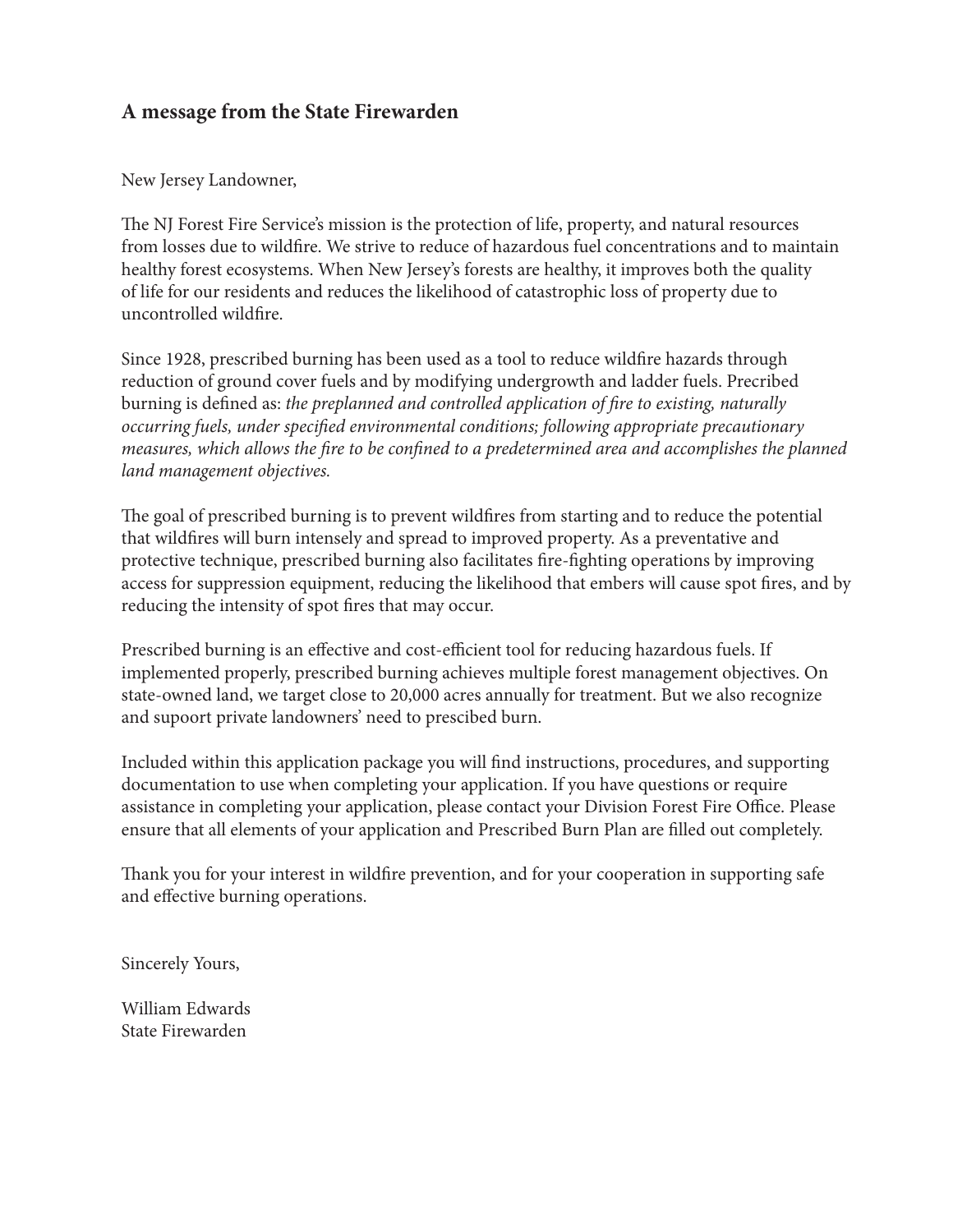# **Part I. PRESCRIBED BURNING APPLICATION REQUIREMENTS AND INSTRUCTIONS**

- Check for municipal restrictions that may restrict open burning.
- Complete the Prescribed Burn Plan
- Sign the Prescribed Burn Permit (Appendix B) and return with other documents. Once approved a copy of the permit will be returned to you and constitute your official approval to conduct the burn.
- Landowner and/or designated agent must be present on day of burn.
- Notification must be made to Section Forest Firewarden and local officials prior to implementing the burn.

• All areas to be burned must be surrounded by either natural or man-made fire breaks sufficient to prevent the escape of fire from the designated area.

• Fire suppression equipment and personnel should be available to ensure that the fire does not escape its firebreaks.

Prescribed burning must be accomplished in accordance with the following guidelines:

- Time of year October 1 to March 15
- Air Temperature  $0^{\circ}$   $60^{\circ}$
- Best Steady Wind NW W SW N –S
- Best Steady Wind Velocity 5 10 mph
- Relative Humidity 30% to 50%
- Fine Fuel Moisture 5 10%
- Spread Index 7 35
- Build-up Index 6 40
- Smoke management practices must be followed.
- Must notify Section Firewarden 24 hours prior to ignition See Fire Permit.

• Report your burning accomplishments to the Division Office. Once the prescribed burning season is completed you will receive a postcard to report your accomplishments. Please return the postcard even if you did not burn during the past year.

# **Prescribed Burn Plan Application Checklist**

 Check municipality for restrictions that may limit open burning Submit Application for Prescribed Burning

Project Description Give specific reasons that prescribed burning is needed and how it will be accomplished  $\frac{\text{``see Appendix A)}\text{``See Appendix A}}{\text{``See Appendix A}''}$ Project Description Give specific reasons that prescribed burning is needed and how it will be accomplish<br>Map showing the specific location of the prescribed burning project as well as adjacent properties and roads Map showing the specific location<br>Receive Prescribed Burn Permit Receive Prescribed Burn Permit<br>Notify Section Forest Firewarden and Local Officials of planned dates of burning.

Return postcard with burning accomplishments.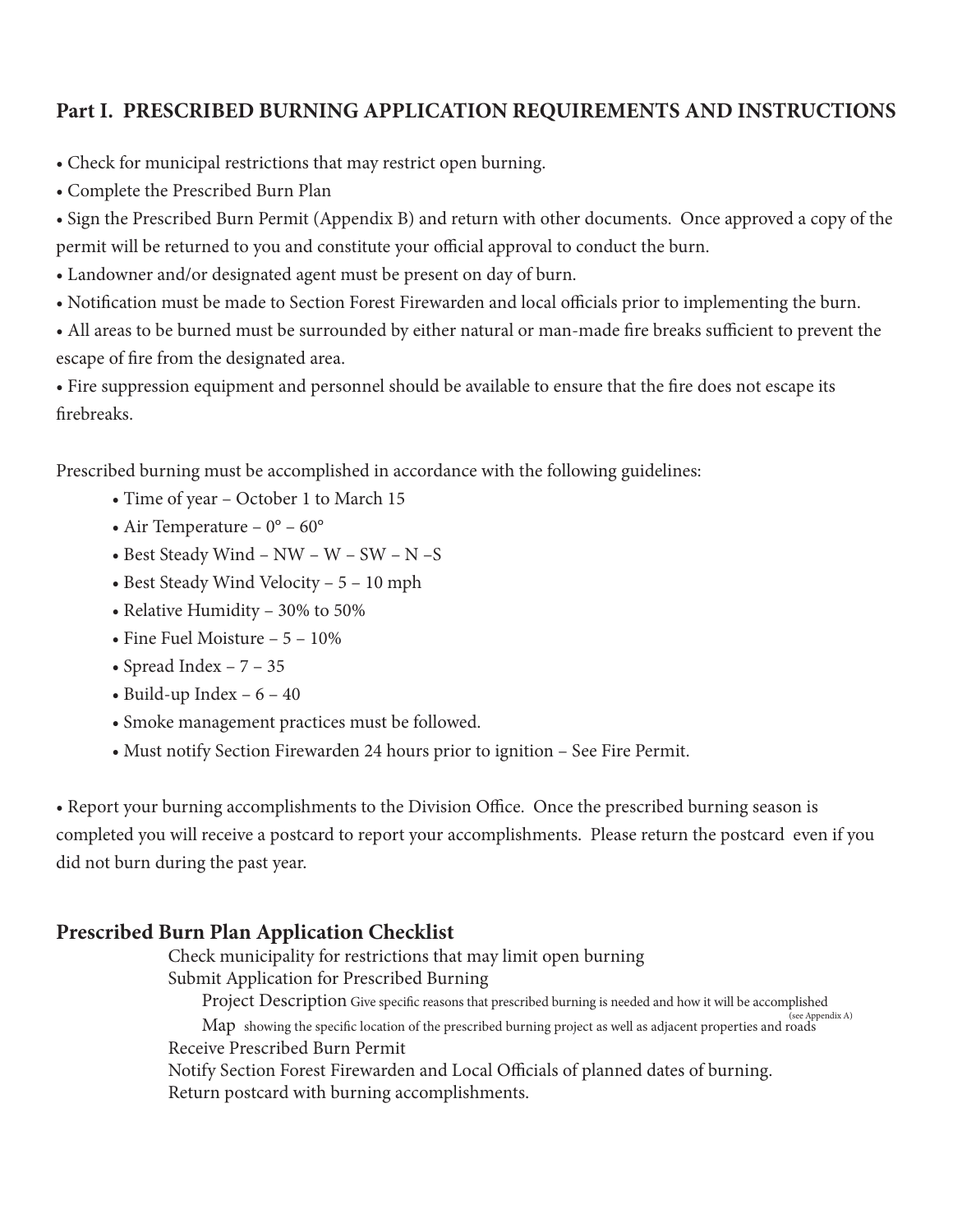**Prescribed Burning Plan** \*Please also attach a project description and a map (see Appendix A)

| <b>Applicant Information</b>                                                                                                                                                                                                                     |                                                                                                                                          |                                                                                                                                                                          |  |
|--------------------------------------------------------------------------------------------------------------------------------------------------------------------------------------------------------------------------------------------------|------------------------------------------------------------------------------------------------------------------------------------------|--------------------------------------------------------------------------------------------------------------------------------------------------------------------------|--|
|                                                                                                                                                                                                                                                  |                                                                                                                                          |                                                                                                                                                                          |  |
|                                                                                                                                                                                                                                                  |                                                                                                                                          |                                                                                                                                                                          |  |
|                                                                                                                                                                                                                                                  |                                                                                                                                          |                                                                                                                                                                          |  |
|                                                                                                                                                                                                                                                  |                                                                                                                                          |                                                                                                                                                                          |  |
| <b>Project Location</b>                                                                                                                                                                                                                          |                                                                                                                                          |                                                                                                                                                                          |  |
|                                                                                                                                                                                                                                                  | LOCATION (Property where prescribed burning is to be completed):                                                                         |                                                                                                                                                                          |  |
|                                                                                                                                                                                                                                                  |                                                                                                                                          |                                                                                                                                                                          |  |
|                                                                                                                                                                                                                                                  |                                                                                                                                          |                                                                                                                                                                          |  |
|                                                                                                                                                                                                                                                  |                                                                                                                                          |                                                                                                                                                                          |  |
|                                                                                                                                                                                                                                                  | Do you plan on requesting assistance from the Forest Fire Service in completing your Prescribed                                          |                                                                                                                                                                          |  |
|                                                                                                                                                                                                                                                  |                                                                                                                                          |                                                                                                                                                                          |  |
| After we reveiw your application, we will contact you to discuss your request for assistance.                                                                                                                                                    |                                                                                                                                          |                                                                                                                                                                          |  |
|                                                                                                                                                                                                                                                  |                                                                                                                                          |                                                                                                                                                                          |  |
|                                                                                                                                                                                                                                                  | Mail or Deliver the completed forms to the following Forest Fire Service Office:                                                         |                                                                                                                                                                          |  |
| <b>Division A Head Quarters</b><br>240 Main St, Andover, NJ 07821<br>$(973) 786 - 6350$<br>Bergen, Hudson, Hunterdon, Mercer, Morris,<br>Passaic, Somerset, Sussex, Warren,<br>Hopewell Township, Middlesex County<br>north of the Raritan River | <b>Division B Headquarters</b><br>PO Box 239<br>New Lisbon, NJ 08064<br>$(609) 726 - 9010$<br>Burlington, Monmouth, Ocean, and Middlesex | <b>Division C Headquarters</b><br>5555 Atlantic Ave.<br>Mayslanding, NJ 08330<br>$(609) 625 - 1121$<br>Atlantic, Camden, Cape May, Cumberland,<br>Gloucester, and Salem. |  |
|                                                                                                                                                                                                                                                  | NOTE: Upon approval and this application a Prescribed Burning Permit (Appendix B) will be issued.                                        |                                                                                                                                                                          |  |
| FOR OFFICIAL USE ONLY                                                                                                                                                                                                                            |                                                                                                                                          |                                                                                                                                                                          |  |
|                                                                                                                                                                                                                                                  |                                                                                                                                          |                                                                                                                                                                          |  |
|                                                                                                                                                                                                                                                  |                                                                                                                                          |                                                                                                                                                                          |  |
|                                                                                                                                                                                                                                                  |                                                                                                                                          |                                                                                                                                                                          |  |
|                                                                                                                                                                                                                                                  |                                                                                                                                          |                                                                                                                                                                          |  |